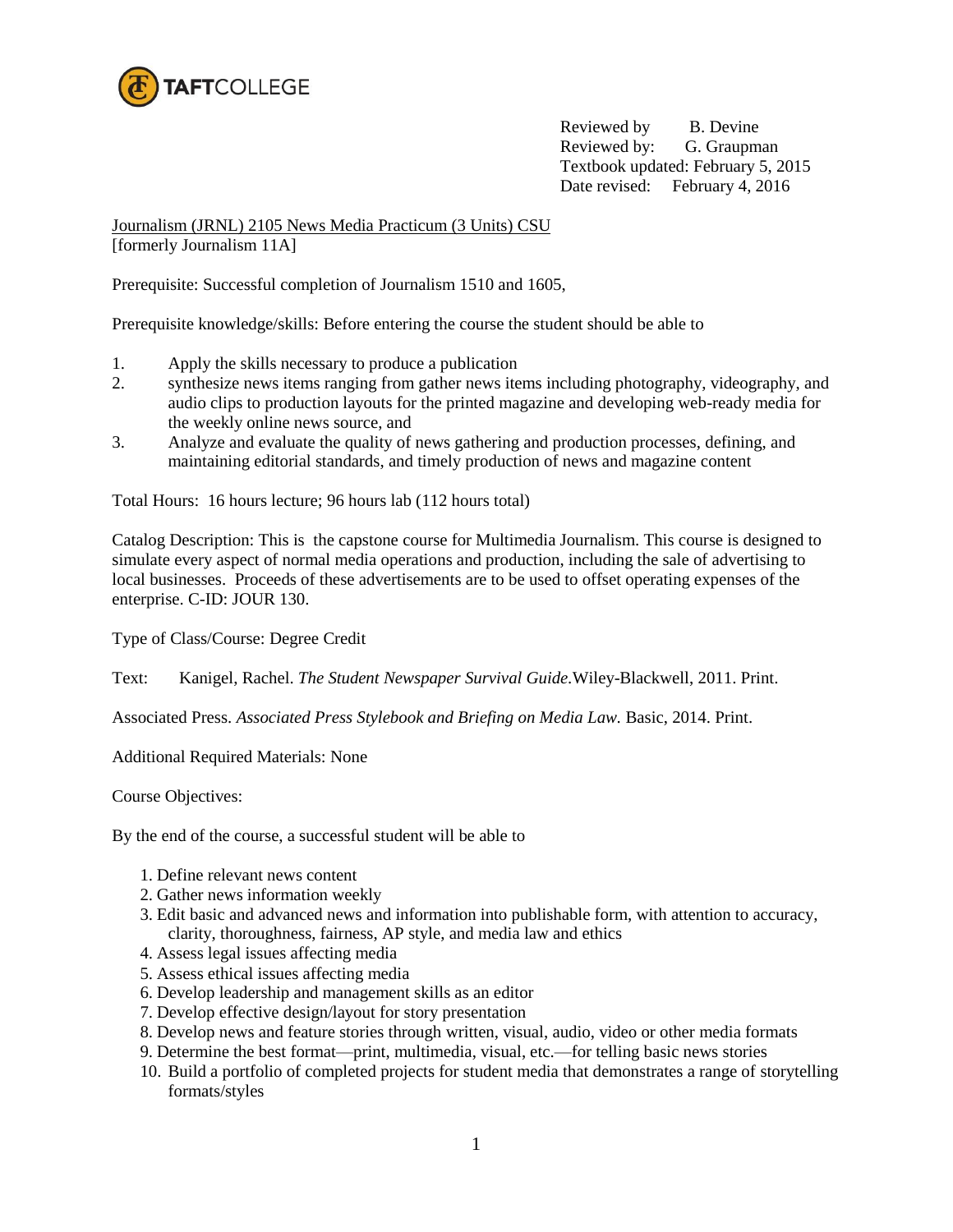

## Course Scope Content: (Lecture)

| Unit I | Publishing                                                                        |
|--------|-----------------------------------------------------------------------------------|
|        | A. copy editing of other students' work                                           |
|        | B. maintaining the online newspaper under deadline                                |
|        | C. make editorial decisions affecting the online publication                      |
|        | D. develop leadership and management skills as an editor                          |
|        | E. storytelling through written, visual, audio, video or other multimedia formats |
|        | F. photojournalism, broadcast journalism, online, and multimedia journalism       |
|        | G. legal and ethical issues                                                       |
|        | H. advertising, public relations, sales, distribution, marketing strategies       |

Course Scope and Content: (Laboratory)

Unit I Production Work to include Creation of Consistent Production

- A. news gathering
- B. writing
- C. copy editing
- D. press photography
- E. photo editing
- F. layout for print
- G. headline composition
- H. other techniques related to print publication production
- I. digital media production, producing and editing video, audio
- J. computer animations
- K. assess legal and ethical issues affecting media

Learning Activities Required Outside of Class:

The students in this class will spend a minimum of 2 hours per week outside of the regular class time doing the following:

1. Analyze various media from a production standpoint

## Methods of Instruction:

- 1. Tasks assigned by instructor supervising the online news products
- 2. Evaluation of assigned work, critique modeling, and protocol assessment

Methods of Evaluation:

- 1. Substantial writing assignments requiring frequent and regular news gathering assignments across multiple platforms
- 2. Critique of the online campus news publications; peer critiques
- 3. Professional protocols (meeting deadlines, attendance, adherence to ethics)

Supplemental Data: